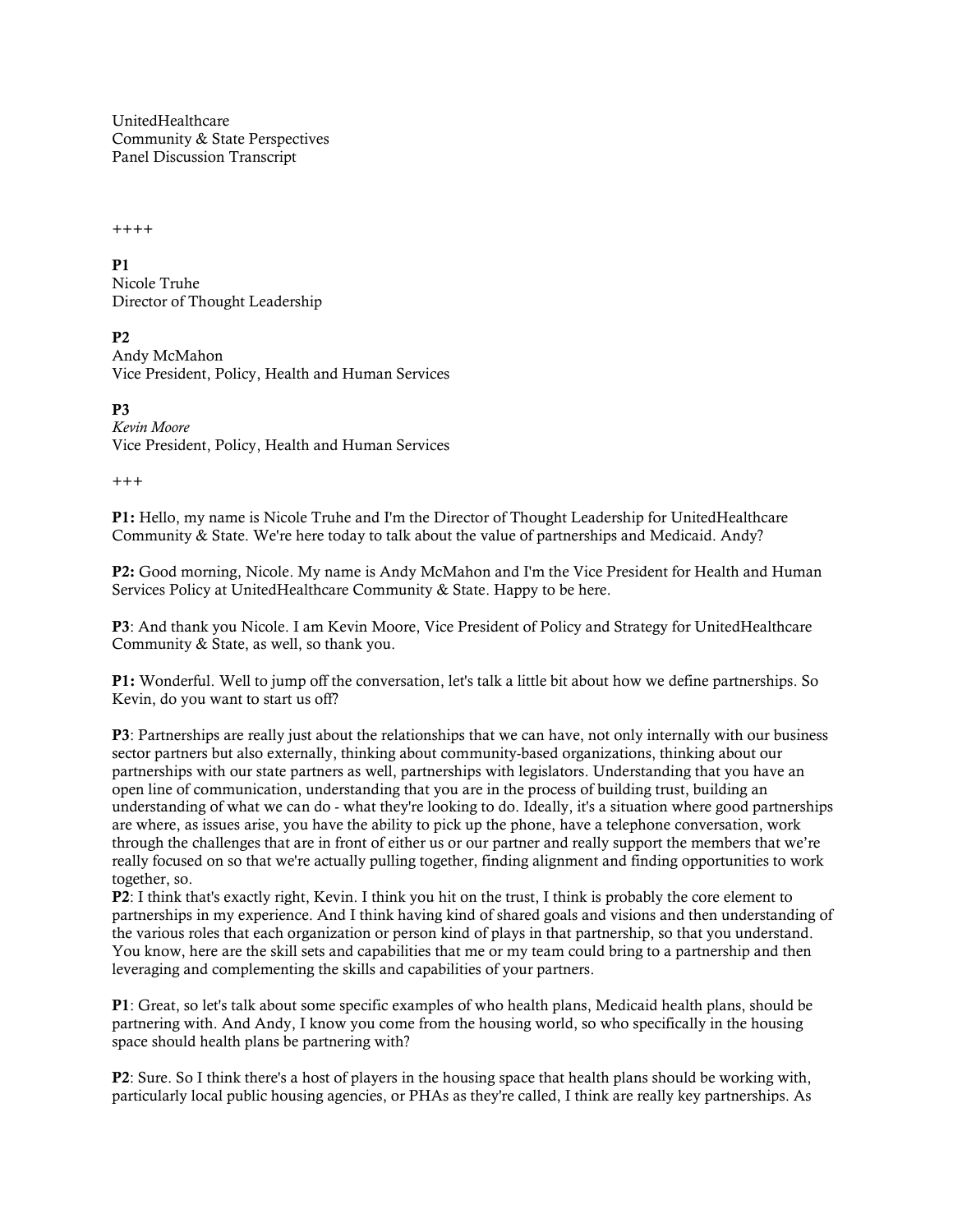well as Health Care for the Homeless - organizations that go out and engage and connect people who are on the streets and not only provide direct care, but then do kind of engagement of our members, I think is really core. And then also thinking about the local continuums of care that administer the federal homeless resources in communities across the country. I think those are three good examples, I would say.

P1: Great. And then Kevin, what should health plans be aware of when thinking about partnering specifically with community-based, nonprofit organizations as that movement towards integrating health and human services is really becoming a trend?

P3: It's a great question. I think that there's a couple of things. I think first is really being cognizant of the member, and the member's family, thinking about Andy, when you talk about connecting with housing, that's one touch point that obviously is important. But thinking about everything from how are they getting access to food, how are they getting access to transportation, if they're working, do they have access to childcare? What are those organizations in the community that we can look to, to partner with. If nothing else, just have a line of communication to say, look our members are part of your ecosystem, they're part of your organization. Just knowing that type of communication can exist will not only make it stronger for both parties, it'll really help our membership as well.

I think the biggest thing that that we see when you're thinking about partnering, specifically with communitybased organizations, is really going to be access and it's going to be capacity of our community-based partners. Many of these organizations have been around for a long time they're incredibly mission-driven. They're focused on their local communities. They are focusing on the populations that walk in their door, providing services regardless of budgets, regardless of their financial situation. But we've been in partnership now for a while with the Alliance for Strong Families and Communities, and they recently did a report where they talked about some of the financial struggles of some of these community-based organizations. And I think for us in the health care sector, in the health care space, understanding that ongoing day-to-day pressure allows for us to be better partners. It allows us to align better and it also allows us to be able to work with them on addressing some of these core issues, whether they be housing, food, whatever it might be in a manner where it's not being done to them. It's working in tandem and in partnership with them. And so I think it's something to be very cautious of, but it's also the great opportunity and it's going to move Medicaid, particularly Medicaid managed care, into the next step.

P2: And I would just add to that Kevin, I think because you're right on point. I just think about the number of community-based organizations that we work with and that I work with. They're so rooted in their communities, and they know their members and they have reputations and they have connections. And so I think they often times have a limited capacity, they also bring enormous amounts of kind of networking and relationships to the partnership.

P1: Well, I think it'd be helpful to sort of bring this concept to life, to hear from each of you about a partnership - a successful partnership - that you've been engaged in where there's been this integration of health care with the human services space. So Andy?

P2: Sure, I'll kick it off. So one partnership that that we're really proud of as we are working with the Council of Large Public Housing Agencies or CLPHA, as they're known here in DC, and working with several of their members and figuring out how do we identify our members that are living in publicly assisted housing. And so I'll take Akron, Ohio as an example. We're working with the Akron Housing Authority. We've done datamatching. We now know that there are 7,200 of our plan members living in Akron Housing Authority assisted housing and we're able to identify both the population health needs. So knowing when we should be providing diabetes management classes, healthy eating classes, how do we get folks connected better to primary care and those sorts of things. And then working with the case managers and the service coordinators at the public housing agencies to improve the care of our members, but also their residents.

P1: Kevin, what about you?